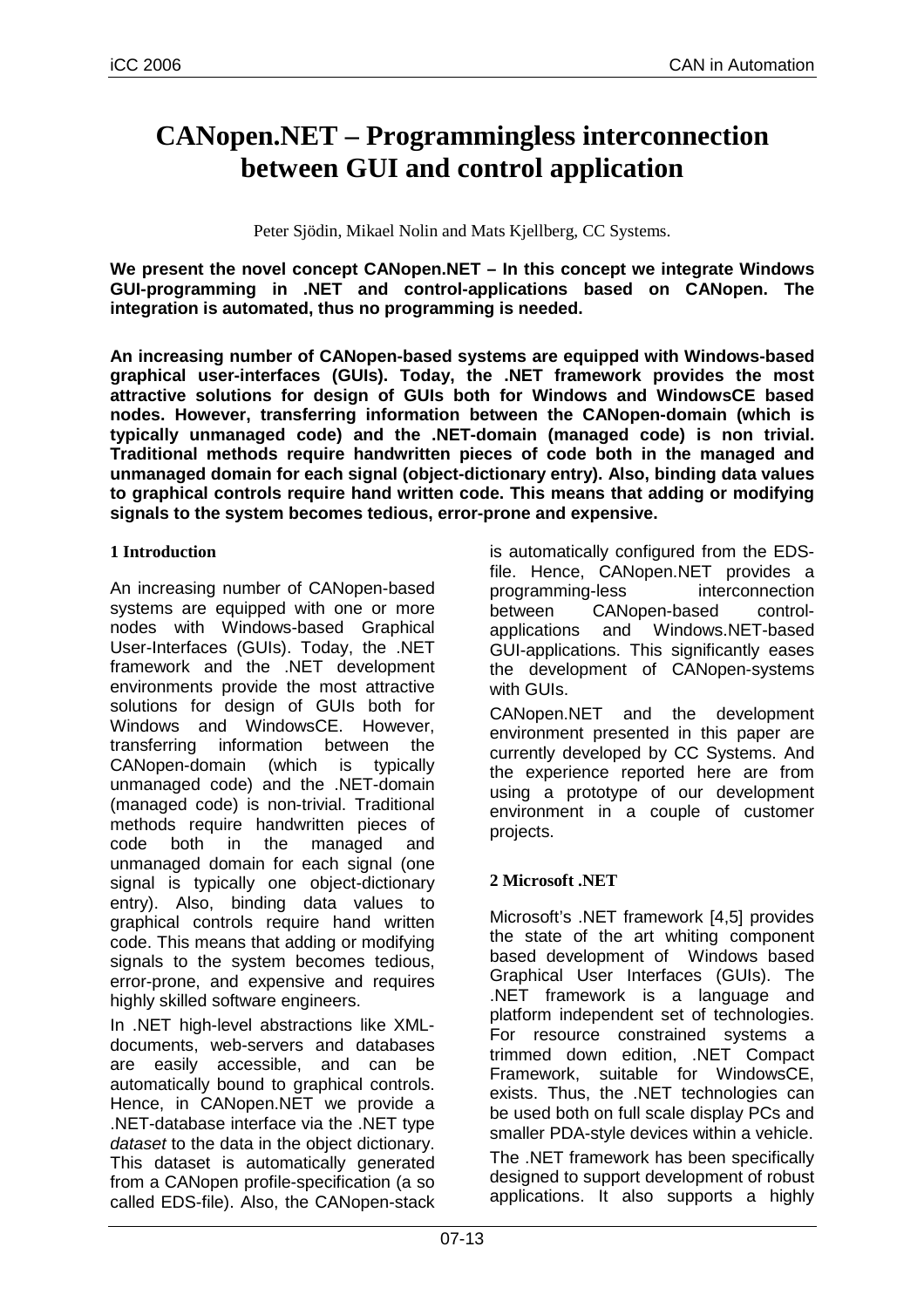flexible development environment, where components easy can be deployed, customized and assembled.

The language independence means that components developed by different vendors still will interoperate. It also enables easy porting of legacy components to the .NET framework.

.NET components are not compiled to machine dependent instructions. Instead a machine independent Intermediate Language (IL) is generated by the .NETcompilers. This means that components can be deployed on any hardware platform that has the .NET framework. Hence, .NET components and application are easily moved between different platforms.

The platform portability is especially attractive in development of embedded systems. Where much of the development is performed at a working station (e.g. an Intel CPU running Windows XP) but the target platform is a much more resource constrained environment, possibly with a completely different hardware and operating system (e.g. an Xscale CPU running WindowsCE). Using the .NET framework the application can be developed, debugged and tested on the working station. The transition to the target platform is then done seamlessly.

Central to the .NET-concept is the Integrated Development Environment (IDE) provided, e.g., by the latest versions of Microsoft's Visual Studio [9]. The IDE provides an environment where components can be constructed, deployed and assembled to applications.

## **3 Data binding in .NET**

One of the key concepts in .NET is called data binding. Data binding means that a graphical component can be bound to a data element. The graphical component will then display a representation of that data element. Traditionally, components are bound to elements in a database, thus visualizing the content of the database in the GUI [6].

The simplest components just give a textbased representation of the data element. However, a rich set of components exists to represent data in more graphical forms.

Figure 1 shows examples of four components: the two leftmost components are bound to numerical data items and can visualize the state of the controlled system in a natural and intuitive way. In the top right of the figure, a text field that can be used for both input and output of data values is shows. In bottom right, a graphical "warning light" is shown. This component is bound to Boolean data items, and different colors can be selected for both possible value of the data item.



**Figure 1: Example graphical components** 

Graphical components can be bound to various types of data sources. In CANopen.NET we use the .NET type data set to hold data item that should be bound to components. A data set is a Microsoft specific technology which enables storing data from a data source in RAM. The data is stored in any number of tables and it is possible to have relations between the tables. One may view a dataset as an instance of a database in a lighter version (for instance, database features like persistent storage is not available). A dataset may be typed or non-typed. In a typed dataset it is possible to address data using "names" that the compiler may verify.

## **4 Managed vs. unmanaged code**

.NET has high emphasis on development of robust applications. Hence, it has built in run-time support for key techniques such as strong typing, array and variable bounds checking, garbage collection, and exception handling. These functions are provided by the Common Language Runtime (CLR).

Components compiled to IL that executes using the CLR are executing in the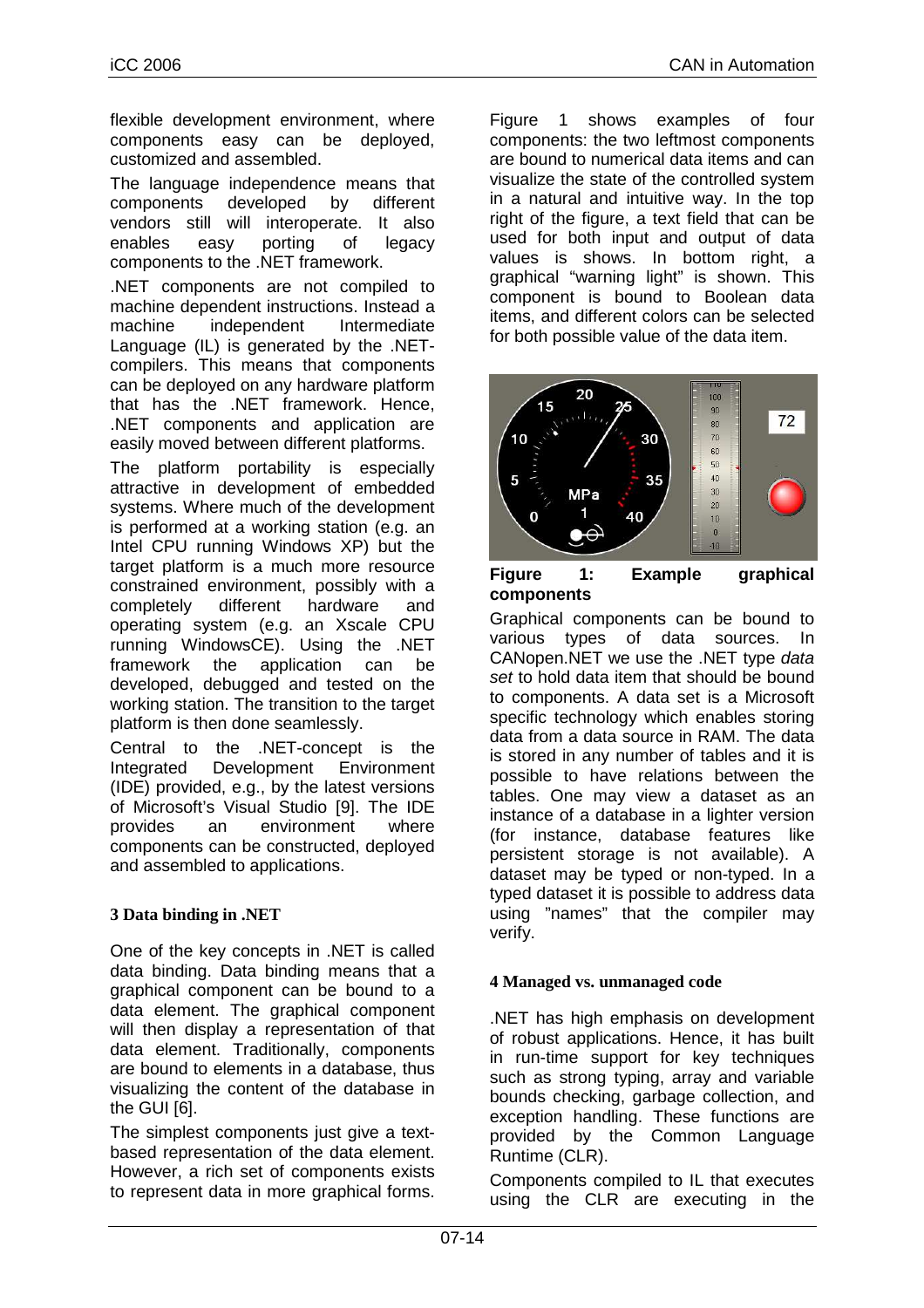managed domain (also called managed code). Managed code is protected from many common sources of run-time errors such as erroneous type casts, memory leakage, pointer errors, etc.

Any new development in .NET should preferably be done using managed code. However, often it is necessary to integrate existing, legacy, code in new projects. In CANopen.NET, for instance, we use a legacy implementation of CANopen. Hence, we need to call this code which is not executing in the managed domain. Such legacy code is in .NET called unmanaged code, and is typically written in  $C$  or  $C_{++}$ .

Luckily, .NET provides mechanisms to integrate unmanaged code and managed code. When calling unmanaged code from managed code, the managed domain is left. The unmanaged code is, like all traditional code, susceptible to all the errors the CLR is supposed to protect your application from. And unfortunately, CLR cannot help you if you unmanaged code screws things up. This means that crossing the managed boundary introduces a risk for your application.

# **5 Architecture of CANopen.NET**

In CANopen.NET we use the data-binding facility of .NET to bind graphical components to signals in a CANopen network. Specifically, CANopen defines an object dictionary, which (among other things) hold the data values sent and received over the CANopen network. CANopen.NET. We provides a run-time coupling between the object dictionary and a .NET data set, thus exposing the data values in the object dictionary to the .NET environment.

Figure 2 illustrates the building blocks of CANopen.NET. At the lowest level the CAN hardware and device drivers provide access the CAN bus [1]. The CANopen protocol provides the protocol logic needed to integrate the node on the CANopen network and to encode and decode data values to and from CAN frames [2].



**Figure 2: CANopen.NET architecture**

The CANopen protocol retrieves data values to be sent from, and stores data values received to, the object dictionary. Hence, in essence the object dictionary is a database containing the current values for all data items.

In Figure 2 we also illustrate the generality of our approach, in that other CANprotocols such as J1939 [3] and ISOBUS [7] could easily be added to our architecture. Thus the approach is not CANopen specific. Today however, we have only implemented the binding to CANopen.

Above the specific higher-level CANprotocols, we have implemented a Signal Access Layer (SAL). SAL provides a uniform interface towards the data representation for each protocol. This enable us to implement support for new protocols with minimum interference to existing components in CANopen.NET.

SAL also provides the boundary between managed and unmanaged code in CANopen.NET. By having this single and simple layer as the interface towards the unmanaged code we reduce the risk that the legacy protocol implementations will interfere adversely with the graphical application.

# **6 Using CANopen.NET**

Before using CANopen.NET to build a GUI for a CANopen-system, the CANopen network needs to be designed. This is typically done by constructing an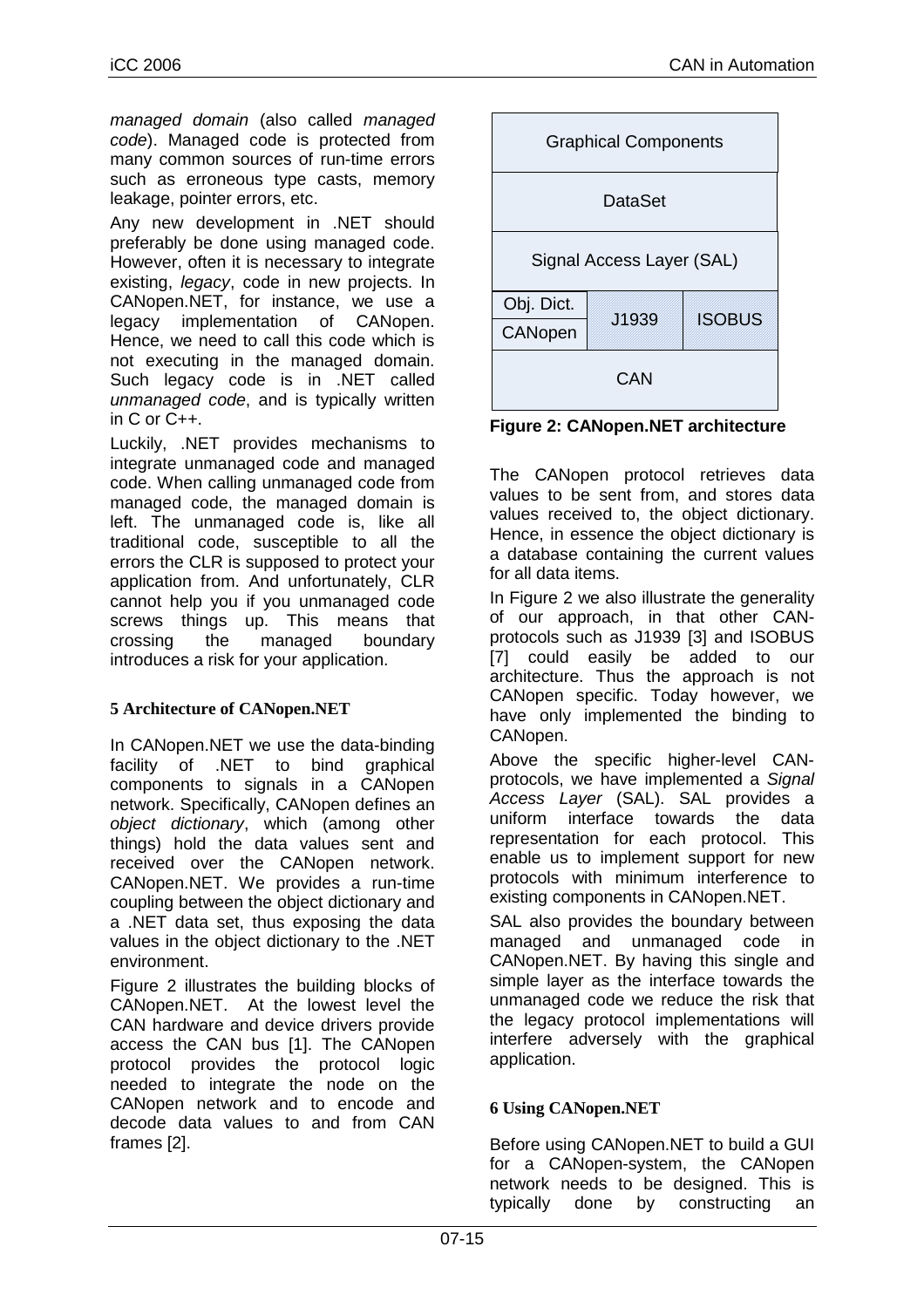Electronic Data Sheet (EDS) for each node. The EDS for the node with CANopen.NET must specify all messages and data values (so called Process Data Objects, PDOs) that should be received and transmitted from the node. Since EDS is a standardized format, many tools that can aid in the construction of an EDS-file exist. For instance, the PLC tool-system from 3S [8] automatically generates EDSfiles for nodes in systems designed with this tool.



#### **Figure 3: Configuration of CANopen.NET**

In Figure 3 the process of automatically configuring CANopen.NET from an EDSfile is shown.

The next step is for a designer to build the application specific GUI interface. Figure 4 shows the Integrated Development Environment (IDE), Microsoft's Visual Studio, that we have used when developing CANopen.NET applications. This IDE has design-time capabilities, thus components may execute both in run time and in design time. Design time execution is done while a developer constructs an application in the IDE. These functions may include customization of component behavior and user interfaces. In an IDE this could be done in a graphical way using a GUI, thus with no actual coding needed to deploy the components. Design-time code and run-time code might or might not be identical. For example, design-time code could be a graphic layout of a control or an execution of a connection to a database.



**Figure 4: IDE for development of GUI**

In Visual Studio, controls that have designtime behavior are collected in a toolbox which enables them to be dragged into the project you are working with. Figure 5 shows the toolbox of Visual Studio with all the available controls.



**Figure 5: Toolbox with e.g. CANopen.NET control** 

When the control is dragged into the project from the toolbox, the control executes its design-time code. In our case when we drag our CTCanOpen control into our form, it reads the EDS-file and builds a dataset representation of signals in the file. Having a dataset allows the user to make databindings from a graphic control to an element in the dataset. It is possible to make databindings in design time using Visual Studio's databinding wizard. This wizard is show in Figure 6.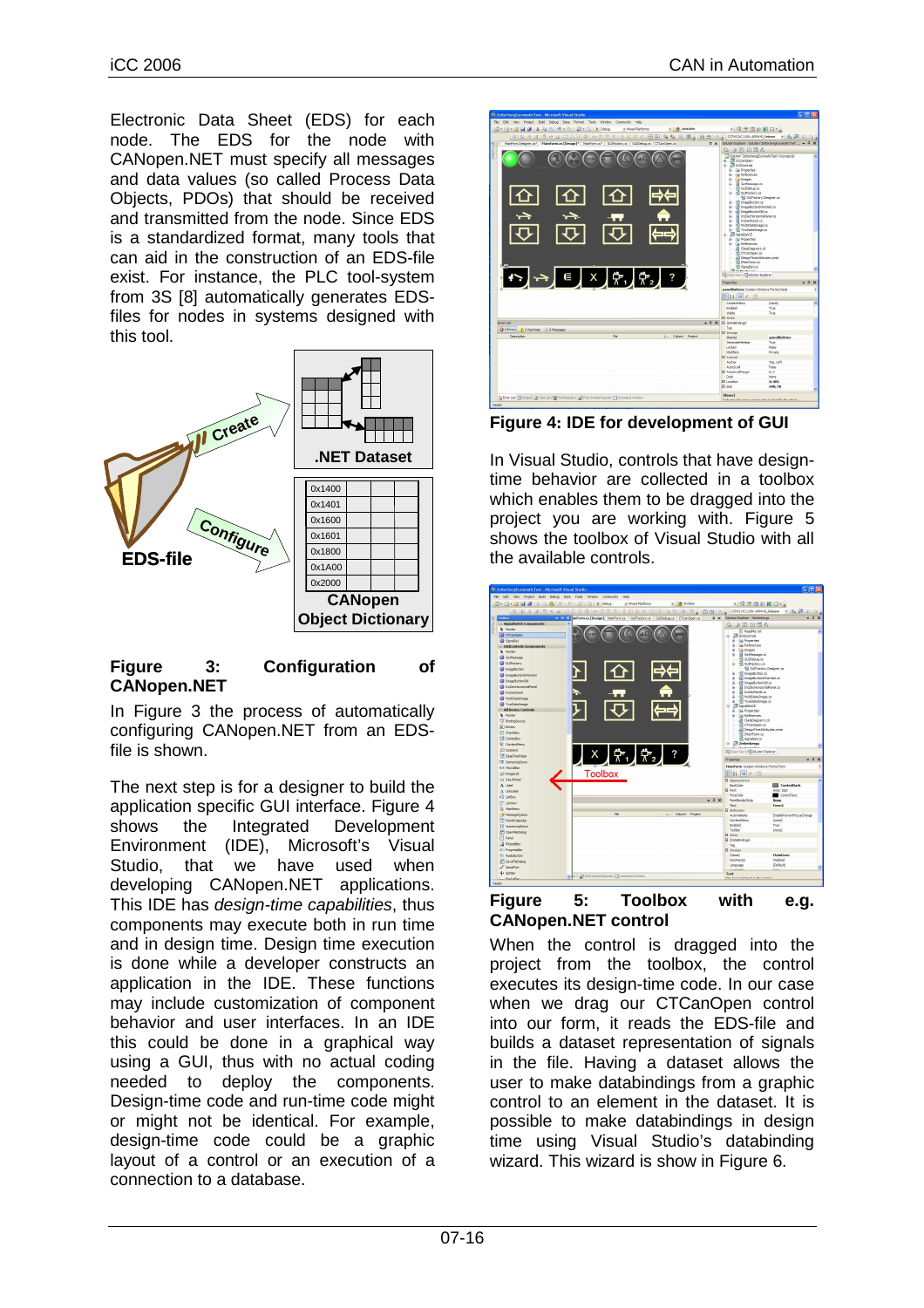| CCCarCpen.cpp   MainForm.Designer.cs* / HainForm.cs [Design]*   MainForm.cs*   GJIFactory.cs   GJIDebug.cs                                                                                                                                                                                                                         |                                                   |                                                                                                                                                                                                                                                                                                                                                                                   | X Solution Explorer - Zetterbergs                                               | - QTEXED<br>$-2x$                            |
|------------------------------------------------------------------------------------------------------------------------------------------------------------------------------------------------------------------------------------------------------------------------------------------------------------------------------------|---------------------------------------------------|-----------------------------------------------------------------------------------------------------------------------------------------------------------------------------------------------------------------------------------------------------------------------------------------------------------------------------------------------------------------------------------|---------------------------------------------------------------------------------|----------------------------------------------|
| <b>Formatting and Advanced Binding</b><br>Bind the properties of a control to a source, and format the result.                                                                                                                                                                                                                     |                                                   |                                                                                                                                                                                                                                                                                                                                                                                   | 高 3 司 国 局 名<br>[1] ReadMe.bct<br><b>VIT GUIControls</b><br><b>Ru Procerties</b> | $ ?  \times$                                 |
| Property:                                                                                                                                                                                                                                                                                                                          | Binding:                                          |                                                                                                                                                                                                                                                                                                                                                                                   | Data Source Update Mode:                                                        |                                              |
| E-II Common                                                                                                                                                                                                                                                                                                                        |                                                   | ctCanOpen1 - dtInSignals.Varninc v                                                                                                                                                                                                                                                                                                                                                | OnValidation                                                                    | $\checkmark$                                 |
| o Tag<br><b>Text</b><br><b>白田 All</b><br>ActiveName<br>Anchor<br>BackColor<br>ContextMenu<br>o Dock<br><b>C</b> Enabled<br>R <sub>o</sub> Font<br><b>PoreColor</b><br><b>SIR</b> dCanOpe<br>GenerateMember<br>nactivateName<br>Location<br>Error List<br><b>Q</b> Locked<br><b>Q</b> 0 Brors<br>Modifiers<br>Description<br>₹<br>m | $\overline{\left( \right)}$<br>m<br>$\rightarrow$ | VarningslampaOppetHu<br>Il VarningslampaTippramU<br>Il VarningslampaStodben<br>Il IndikationForbjudenAtg.<br>FI VarningRobsonDrive<br><b>E</b> KrokAktiv<br><b>El BackVaxel</b><br>SidvalKnappSvnlig<br>Ħ<br>SlirEjVansterAktiverad<br>m<br>E SlirEjHogerAktiverad<br>Add Project Data Source<br>Selecting a property of a form list instance binds<br>directly to that property. | $\rightarrow$                                                                   | ce without adornment.<br>$-1x$               |
|                                                                                                                                                                                                                                                                                                                                    |                                                   |                                                                                                                                                                                                                                                                                                                                                                                   | OK<br>Tag<br><b>B</b> Design<br>(Name)                                          | Cancel<br>Signals Varri<br><b>Falufimula</b> |
|                                                                                                                                                                                                                                                                                                                                    |                                                   |                                                                                                                                                                                                                                                                                                                                                                                   | GenerateMember                                                                  | True                                         |

## **Figure 6: Databinding wizard**

After constructing the GUI and binding all graphical components to the dataset we can build an executable application which may act as a CAN-slave, and it is fully capable of receiving and transmitting signals on the CAN network (using CANopen PDOs). Figure 7 shows an example GUI from a real application. The application is designed to execute on CC Systems' vehicular PC "CCP XS" which is a thin, portable PC, using PDA technology providing touch screen and possibility to use battery operation [10].



## **Figure 7: GUI for CCP XS application**

Using CANopen.NET such an application can be designed and constructed by engineers specializing in graphical design and usability. No specialized knowledge in either CANopen or .NET-programming is required.

#### **7 Discussion**

Using CANopen.NET allows developers to use a highly domain-driven design approach for creating CANopen GUI

nodes. This is due to the fact that CANopen.NET yields a clear separation of logic and GUI. One part is to program all logic, e.g., in a PLC program, and the other is to design (but not program) a GUI.

This means development costs are cut since the time to debug and maintain the application is very much decreased. Having CANopen.NET we work with a high level abstraction of signals that are transferred from CAN into the managed domain, and we need not to test the framework of the signal handling since this handling is done automatically.

The GUI designer needs only to work at the managed side which simplifies the developing process. One need not to care about CAN protocol or interoperability issues concerned having unmanaged and managed components. Further, there is no need for the GUI designer to write code, if he/she has access to graphic components.

All this means we generally get better quality in our applications since designing and maintaining CAN-networks often is tedious and error prone due to changing of signals to use only effects one well defined part of the project, and not various parts as is used to do.

## **8 Conclusion**

We have presented CANopen.NET, a technology for separate design and implementation of CANopen-based control systems and their Graphical User Interfaces (GUIs). Using CANopen.NET a GUI-designer can construct a GUI for the CANopen-based control system (possibly) without writing a single line of code.

Specifically, no coding is needed to get access to the CANopen data values in the graphical .NET environment. Data values appear in .NET datasets, which can be directly bound to .NET graphical components without any programming.

The dataset and the configuration of the CANopen protocol is done automatically by CANopen.NET tools from an Electronic Data Sheet (EDS) specification of all the data values that should be sent and received by the GUI-node.